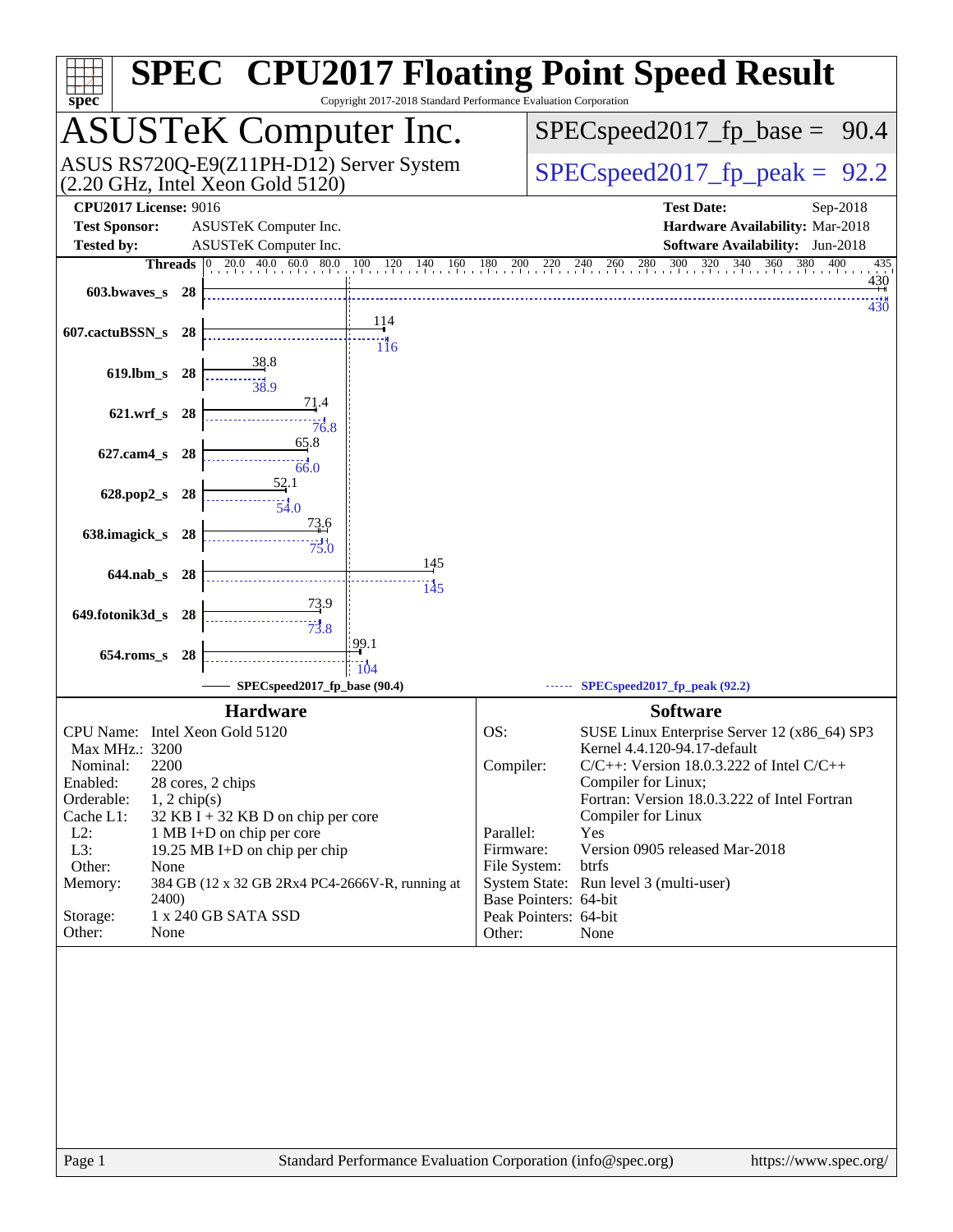### **[spec](http://www.spec.org/)**

## **[SPEC CPU2017 Floating Point Speed Result](http://www.spec.org/auto/cpu2017/Docs/result-fields.html#SPECCPU2017FloatingPointSpeedResult)**

Copyright 2017-2018 Standard Performance Evaluation Corporation

### ASUSTeK Computer Inc.

 $(2.20 \text{ GHz}, \text{ Intel Xeon}$  Gold  $5120)$ ASUS RS720Q-E9(Z11PH-D12) Server System  $SPEC speed2017$  fp\_peak = 92.2

 $SPECspeed2017_fp\_base = 90.4$ 

**[Test Sponsor:](http://www.spec.org/auto/cpu2017/Docs/result-fields.html#TestSponsor)** ASUSTeK Computer Inc. **[Hardware Availability:](http://www.spec.org/auto/cpu2017/Docs/result-fields.html#HardwareAvailability)** Mar-2018

**[CPU2017 License:](http://www.spec.org/auto/cpu2017/Docs/result-fields.html#CPU2017License)** 9016 **[Test Date:](http://www.spec.org/auto/cpu2017/Docs/result-fields.html#TestDate)** Sep-2018 **[Tested by:](http://www.spec.org/auto/cpu2017/Docs/result-fields.html#Testedby)** ASUSTeK Computer Inc. **[Software Availability:](http://www.spec.org/auto/cpu2017/Docs/result-fields.html#SoftwareAvailability)** Jun-2018

#### **[Results Table](http://www.spec.org/auto/cpu2017/Docs/result-fields.html#ResultsTable)**

|                                    | <b>Base</b>    |                |              |                |       | <b>Peak</b>    |            |                |                |              |                |              |                |              |
|------------------------------------|----------------|----------------|--------------|----------------|-------|----------------|------------|----------------|----------------|--------------|----------------|--------------|----------------|--------------|
| <b>Benchmark</b>                   | <b>Threads</b> | <b>Seconds</b> | <b>Ratio</b> | <b>Seconds</b> | Ratio | <b>Seconds</b> | Ratio      | <b>Threads</b> | <b>Seconds</b> | <b>Ratio</b> | <b>Seconds</b> | <b>Ratio</b> | <b>Seconds</b> | <b>Ratio</b> |
| 603.bwayes_s                       | 28             | 139            | 426          | 137            | 430   | 137            | 431        | 28             | 138            | 428          | <b>137</b>     | <b>430</b>   | 137            | 432          |
| 607.cactuBSSN s                    | 28             | 146            | 114          | 147            | 114   | 146            | <u>114</u> | 28             | 144            | 116          | 145            | 115          | 143            | 117          |
| $619.1$ bm s                       | 28             | 135            | 38.8         | 135            | 38.8  | 134            | 39.0       | 28             | 135            | 38.9         | 135            | 38.7         | 134            | 39.0         |
| $621$ wrf s                        | 28             | 188            | 70.5         | 185            | 71.5  | 185            | 71.4       | 28             | 172            | 76.9         | 174            | 76.2         | 172            | <b>76.8</b>  |
| $627$ .cam4 s                      | 28             | 135            | 65.8         | 134            | 65.9  | 135            | 65.7       | 28             | 134            | 66.0         | 134            | 66.0         | 134            | 66.3         |
| $628.pop2_s$                       | 28             | 228            | 52.1         | 229            | 51.8  | 227            | 52.3       | 28             | 220            | 54.0         | 222            | 53.4         | 220            | 54.0         |
| 638.imagick_s                      | 28             | 199            | 72.5         | 196            | 73.6  | 184            | 78.2       | 28             | 194            | 74.5         | 184            | 78.4         | 192            | 75.0         |
| $644$ .nab s                       | 28             | 120            | 145          | 120            | 145   | 120            | 145        | 28             | 120            | 145          | 120            | <u>145</u>   | 120            | 145          |
| 649.fotonik3d s                    | 28             | 123            | 73.9         | 123            | 73.9  | 124            | 73.7       | 28             | 124            | 73.8         | 123            | 74.2         | 125            | 73.1         |
| $654$ .roms s                      | 28             | 160            | 98.6         | <u>159</u>     | 99.1  | 158            | 99.3       | 28             | 152            | <b>104</b>   | 153            | 103          | 152            | 104          |
| $SPEC speed2017$ fp base =<br>90.4 |                |                |              |                |       |                |            |                |                |              |                |              |                |              |

**[SPECspeed2017\\_fp\\_peak =](http://www.spec.org/auto/cpu2017/Docs/result-fields.html#SPECspeed2017fppeak) 92.2**

Results appear in the [order in which they were run.](http://www.spec.org/auto/cpu2017/Docs/result-fields.html#RunOrder) Bold underlined text [indicates a median measurement](http://www.spec.org/auto/cpu2017/Docs/result-fields.html#Median).

#### **[Operating System Notes](http://www.spec.org/auto/cpu2017/Docs/result-fields.html#OperatingSystemNotes)**

Stack size set to unlimited using "ulimit -s unlimited"

#### **[General Notes](http://www.spec.org/auto/cpu2017/Docs/result-fields.html#GeneralNotes)**

Environment variables set by runcpu before the start of the run: KMP\_AFFINITY = "granularity=fine,compact" LD\_LIBRARY\_PATH = "/spec2017/lib/ia32:/spec2017/lib/intel64:/spec2017/je5.0.1-32:/spec2017/je5.0.1-64" OMP\_STACKSIZE = "192M"

 Binaries compiled on a system with 1x Intel Core i7-4790 CPU + 32GB RAM memory using Redhat Enterprise Linux 7.4 Transparent Huge Pages enabled by default Prior to runcpu invocation Filesystem page cache synced and cleared with: sync; echo 3> /proc/sys/vm/drop\_caches Yes: The test sponsor attests, as of date of publication, that CVE-2017-5754 (Meltdown) is mitigated in the system as tested and documented. Yes: The test sponsor attests, as of date of publication, that CVE-2017-5753 (Spectre variant 1) is mitigated in the system as tested and documented. Yes: The test sponsor attests, as of date of publication, that CVE-2017-5715 (Spectre variant 2) is mitigated in the system as tested and documented.

#### **[Platform Notes](http://www.spec.org/auto/cpu2017/Docs/result-fields.html#PlatformNotes)**

BIOS Configuration: SNC = Disabled IMC interleaving = AUTO

**(Continued on next page)**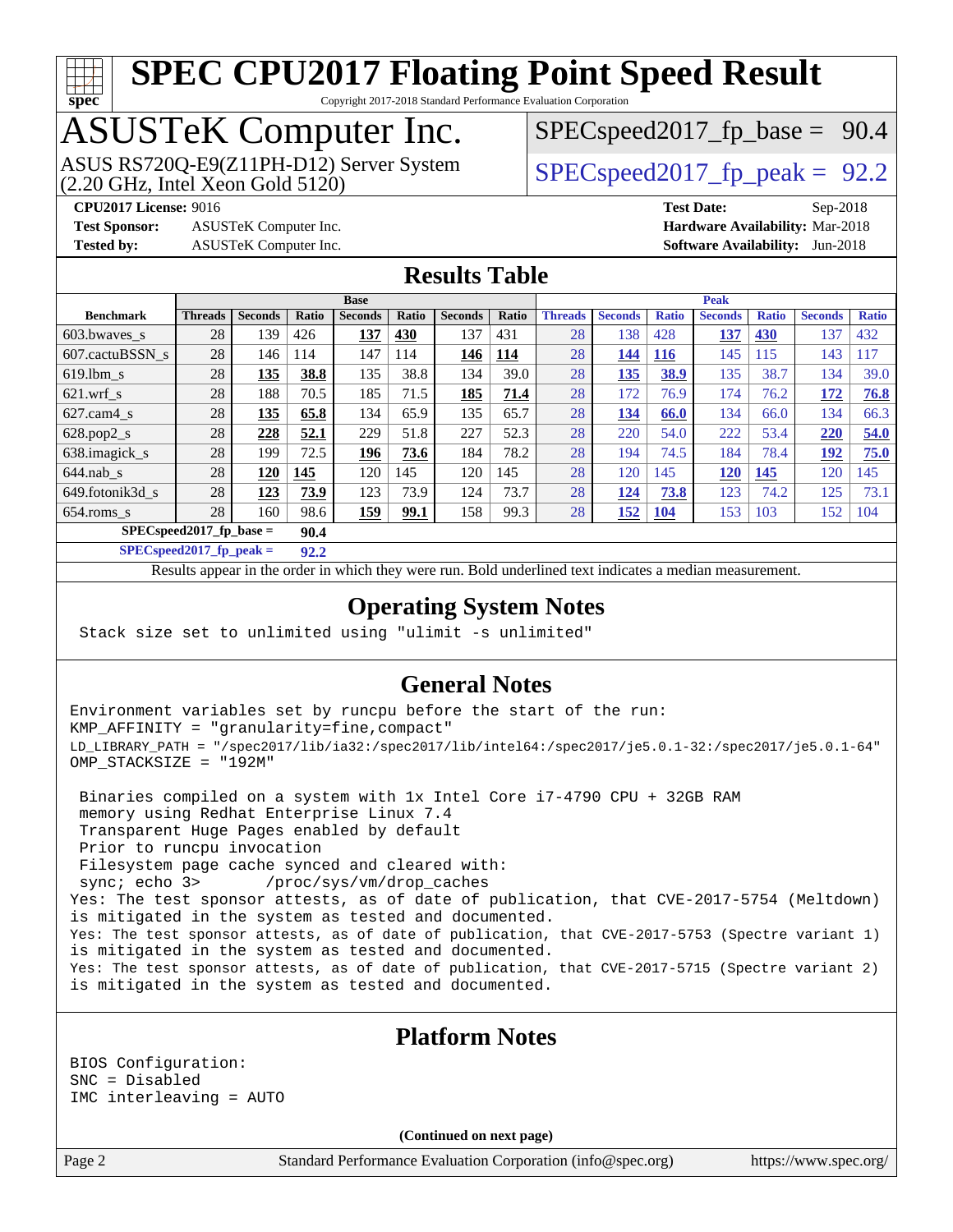

Copyright 2017-2018 Standard Performance Evaluation Corporation

# ASUSTeK Computer Inc.<br>ASUS RS720Q-E9(Z11PH-D12) Server System

(2.20 GHz, Intel Xeon Gold 5120)

 $SPECspeed2017_fp\_base = 90.4$ 

 $SPECspeed2017_fp\_peak = 92.2$ 

**[Test Sponsor:](http://www.spec.org/auto/cpu2017/Docs/result-fields.html#TestSponsor)** ASUSTeK Computer Inc. **[Hardware Availability:](http://www.spec.org/auto/cpu2017/Docs/result-fields.html#HardwareAvailability)** Mar-2018 **[Tested by:](http://www.spec.org/auto/cpu2017/Docs/result-fields.html#Testedby)** ASUSTeK Computer Inc. **[Software Availability:](http://www.spec.org/auto/cpu2017/Docs/result-fields.html#SoftwareAvailability)** Jun-2018

**[CPU2017 License:](http://www.spec.org/auto/cpu2017/Docs/result-fields.html#CPU2017License)** 9016 **[Test Date:](http://www.spec.org/auto/cpu2017/Docs/result-fields.html#TestDate)** Sep-2018

#### **[Platform Notes \(Continued\)](http://www.spec.org/auto/cpu2017/Docs/result-fields.html#PlatformNotes)**

Page 3 Standard Performance Evaluation Corporation [\(info@spec.org\)](mailto:info@spec.org) <https://www.spec.org/> Patrol Scrub = Disabled VT-d = Disabled HyperThreading = Disabled Sysinfo program /spec2017/bin/sysinfo Rev: r5974 of 2018-05-19 9bcde8f2999c33d61f64985e45859ea9 running on linux-pmm5 Tue Sep 18 08:34:17 2018 SUT (System Under Test) info as seen by some common utilities. For more information on this section, see <https://www.spec.org/cpu2017/Docs/config.html#sysinfo> From /proc/cpuinfo model name : Intel(R) Xeon(R) Gold 5120 CPU @ 2.20GHz 2 "physical id"s (chips) 28 "processors" cores, siblings (Caution: counting these is hw and system dependent. The following excerpts from /proc/cpuinfo might not be reliable. Use with caution.) cpu cores : 14 siblings : 14 physical 0: cores 0 1 2 3 4 5 6 8 9 10 11 12 13 14 physical 1: cores 0 1 2 3 4 5 6 8 9 10 11 12 13 14 From lscpu: Architecture: x86\_64 CPU op-mode(s): 32-bit, 64-bit Byte Order: Little Endian CPU(s): 28 On-line CPU(s) list: 0-27 Thread(s) per core: 1 Core(s) per socket: 14 Socket(s): 2 NUMA node(s): 2 Vendor ID: GenuineIntel CPU family: 6 Model: 85 Model name: Intel(R) Xeon(R) Gold 5120 CPU @ 2.20GHz Stepping: 4 CPU MHz: 2201.000 CPU max MHz: 2201.0000 CPU min MHz: 1000.0000 BogoMIPS: 4532.21 Virtualization: VT-x L1d cache: 32K L1i cache: 32K L2 cache: 1024K L3 cache: 19712K NUMA node0 CPU(s): 0-13 **(Continued on next page)**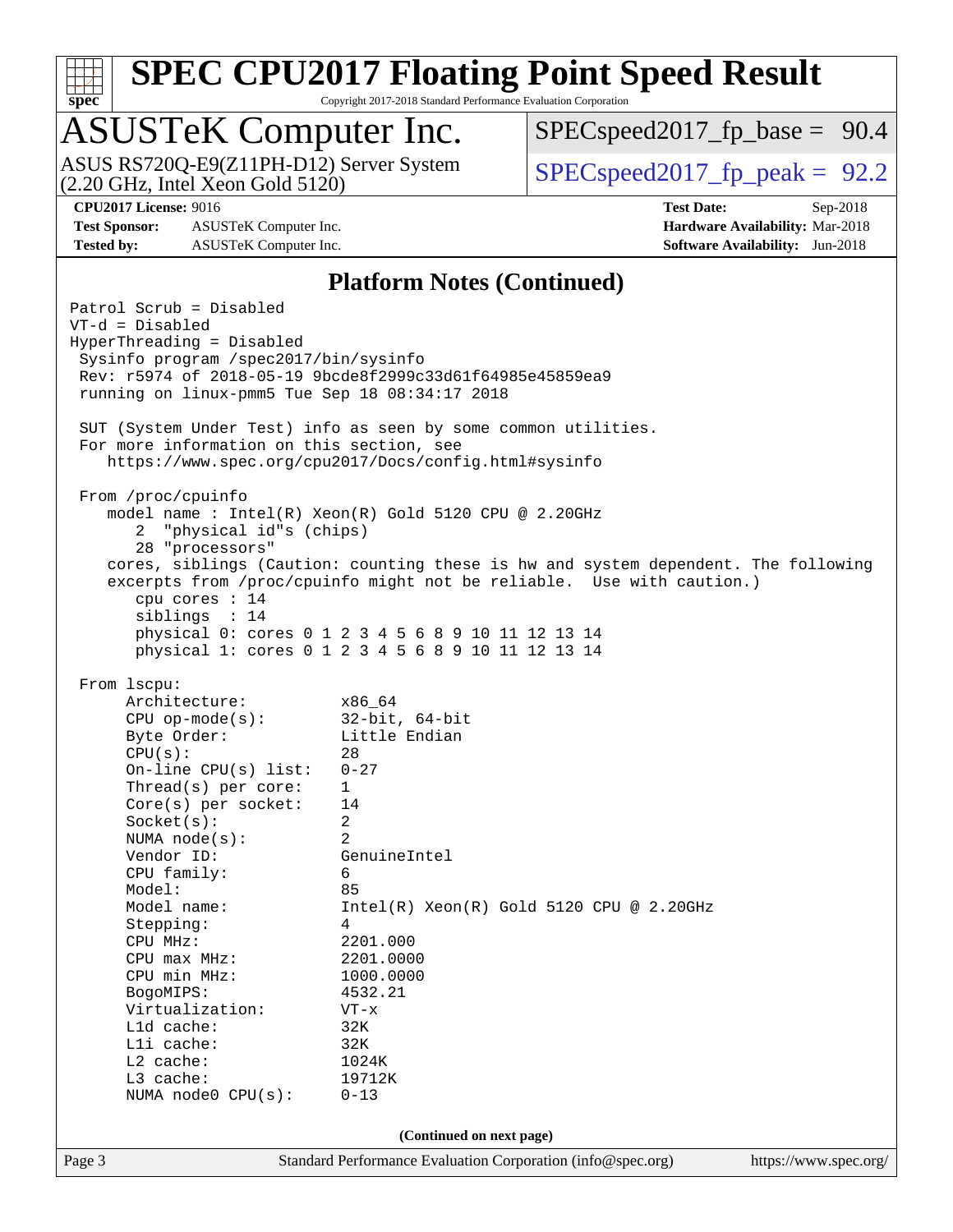**[spec](http://www.spec.org/)**

### **[SPEC CPU2017 Floating Point Speed Result](http://www.spec.org/auto/cpu2017/Docs/result-fields.html#SPECCPU2017FloatingPointSpeedResult)**

Copyright 2017-2018 Standard Performance Evaluation Corporation

### ASUSTeK Computer Inc.

(2.20 GHz, Intel Xeon Gold 5120) ASUS RS720Q-E9(Z11PH-D12) Server System  $SPEC speed2017$  fp\_peak = 92.2

 $SPECspeed2017_fp\_base = 90.4$ 

#### **[CPU2017 License:](http://www.spec.org/auto/cpu2017/Docs/result-fields.html#CPU2017License)** 9016 **[Test Date:](http://www.spec.org/auto/cpu2017/Docs/result-fields.html#TestDate)** Sep-2018

**[Test Sponsor:](http://www.spec.org/auto/cpu2017/Docs/result-fields.html#TestSponsor)** ASUSTeK Computer Inc. **[Hardware Availability:](http://www.spec.org/auto/cpu2017/Docs/result-fields.html#HardwareAvailability)** Mar-2018 **[Tested by:](http://www.spec.org/auto/cpu2017/Docs/result-fields.html#Testedby)** ASUSTeK Computer Inc. **[Software Availability:](http://www.spec.org/auto/cpu2017/Docs/result-fields.html#SoftwareAvailability)** Jun-2018

#### **[Platform Notes \(Continued\)](http://www.spec.org/auto/cpu2017/Docs/result-fields.html#PlatformNotes)**

 NUMA node1 CPU(s): 14-27 Flags: fpu vme de pse tsc msr pae mce cx8 apic sep mtrr pge mca cmov pat pse36 clflush dts acpi mmx fxsr sse sse2 ss ht tm pbe syscall nx pdpe1gb rdtscp lm constant\_tsc art arch\_perfmon pebs bts rep\_good nopl xtopology nonstop\_tsc aperfmperf eagerfpu pni pclmulqdq dtes64 monitor ds\_cpl vmx smx est tm2 ssse3 sdbg fma cx16 xtpr pdcm pcid dca sse4\_1 sse4\_2 x2apic movbe popcnt tsc\_deadline\_timer aes xsave avx f16c rdrand lahf\_lm abm 3dnowprefetch ida arat epb invpcid\_single pln pts dtherm intel\_pt rsb\_ctxsw spec\_ctrl stibp retpoline kaiser tpr\_shadow vnmi flexpriority ept vpid fsgsbase tsc\_adjust bmi1 hle avx2 smep bmi2 erms invpcid rtm cqm mpx avx512f avx512dq rdseed adx smap clflushopt clwb avx512cd avx512bw avx512vl xsaveopt xsavec xgetbv1 cqm\_llc cqm\_occup\_llc pku ospke /proc/cpuinfo cache data cache size : 19712 KB From numactl --hardware WARNING: a numactl 'node' might or might not correspond to a physical chip. available: 2 nodes (0-1) node 0 cpus: 0 1 2 3 4 5 6 7 8 9 10 11 12 13 node 0 size: 192067 MB node 0 free: 182993 MB node 1 cpus: 14 15 16 17 18 19 20 21 22 23 24 25 26 27 node 1 size: 193517 MB node 1 free: 185372 MB node distances: node 0 1 0: 10 21 1: 21 10 From /proc/meminfo MemTotal: 394838416 kB HugePages\_Total: 0 Hugepagesize: 2048 kB From /etc/\*release\* /etc/\*version\* SuSE-release: SUSE Linux Enterprise Server 12 (x86\_64) VERSION = 12 PATCHLEVEL = 3 # This file is deprecated and will be removed in a future service pack or release. # Please check /etc/os-release for details about this release. os-release: NAME="SLES" VERSION="12-SP3" VERSION\_ID="12.3" PRETTY\_NAME="SUSE Linux Enterprise Server 12 SP3" ID="sles" **(Continued on next page)**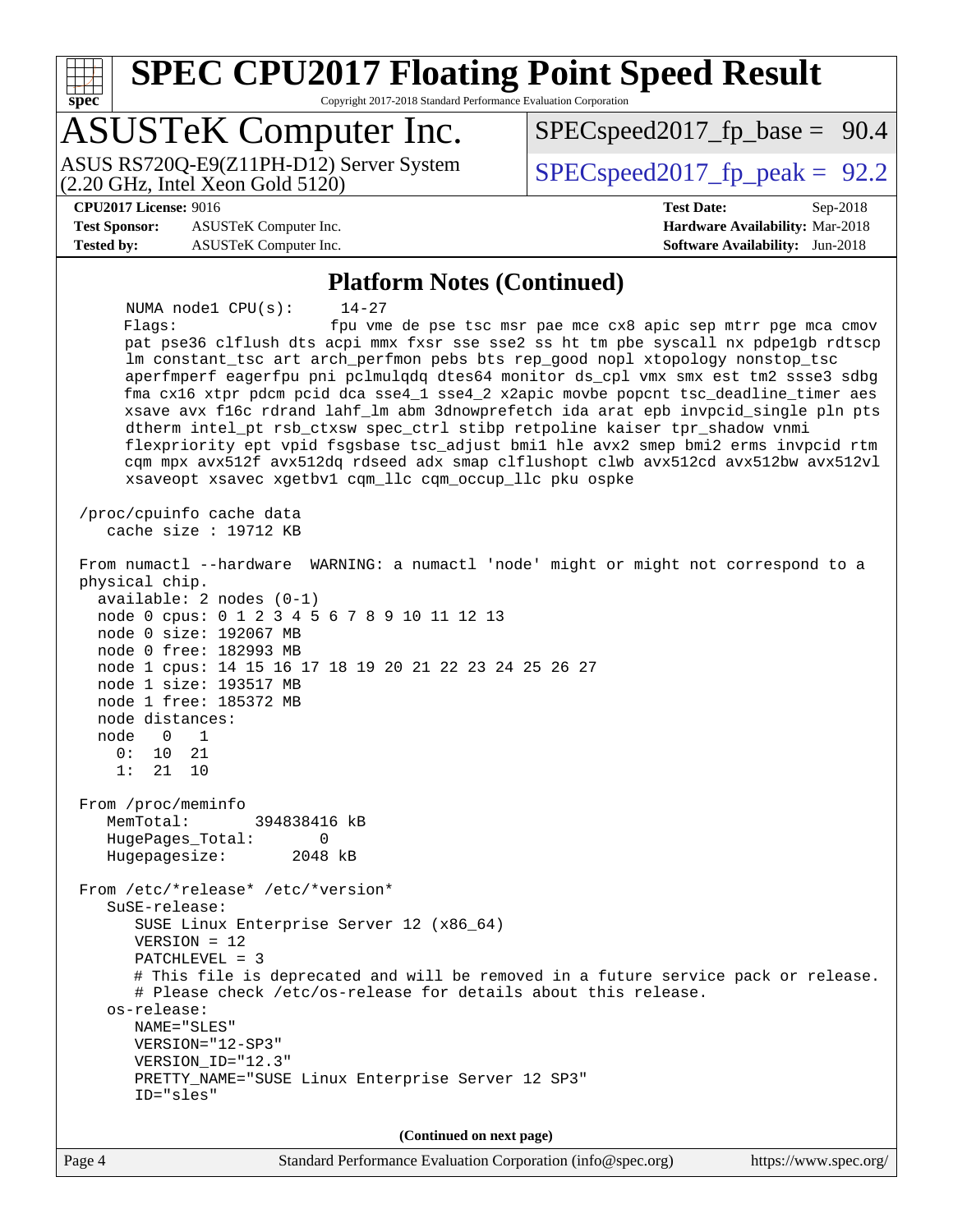

Copyright 2017-2018 Standard Performance Evaluation Corporation

### ASUSTeK Computer Inc.

 $(2.20 \text{ GHz}, \text{ Intel Xeon}$  Gold  $5120)$ ASUS RS720Q-E9(Z11PH-D12) Server System  $SPEC speed2017$  fp\_peak = 92.2

 $SPECspeed2017_fp\_base = 90.4$ 

**[Test Sponsor:](http://www.spec.org/auto/cpu2017/Docs/result-fields.html#TestSponsor)** ASUSTeK Computer Inc. **[Hardware Availability:](http://www.spec.org/auto/cpu2017/Docs/result-fields.html#HardwareAvailability)** Mar-2018 **[Tested by:](http://www.spec.org/auto/cpu2017/Docs/result-fields.html#Testedby)** ASUSTeK Computer Inc. **[Software Availability:](http://www.spec.org/auto/cpu2017/Docs/result-fields.html#SoftwareAvailability)** Jun-2018

**[CPU2017 License:](http://www.spec.org/auto/cpu2017/Docs/result-fields.html#CPU2017License)** 9016 **[Test Date:](http://www.spec.org/auto/cpu2017/Docs/result-fields.html#TestDate)** Sep-2018

#### **[Platform Notes \(Continued\)](http://www.spec.org/auto/cpu2017/Docs/result-fields.html#PlatformNotes)**

 ANSI\_COLOR="0;32" CPE\_NAME="cpe:/o:suse:sles:12:sp3"

uname -a:

 Linux linux-pmm5 4.4.120-94.17-default #1 SMP Wed Mar 14 17:23:00 UTC 2018 (cf3a7bb) x86\_64 x86\_64 x86\_64 GNU/Linux

Kernel self-reported vulnerability status:

 CVE-2017-5754 (Meltdown): Mitigation: PTI CVE-2017-5753 (Spectre variant 1): Mitigation: \_\_user pointer sanitization CVE-2017-5715 (Spectre variant 2): Mitigation: IBRS+IBPB

run-level 3 Sep 17 10:18

 SPEC is set to: /spec2017 Filesystem Type Size Used Avail Use% Mounted on /dev/sda2 btrfs 203G 116G 86G 58% /

 Additional information from dmidecode follows. WARNING: Use caution when you interpret this section. The 'dmidecode' program reads system data which is "intended to allow hardware to be accurately determined", but the intent may not be met, as there are frequent changes to hardware, firmware, and the "DMTF SMBIOS" standard. BIOS American Megatrends Inc. 0905 03/19/2018 Memory: 12x Kingston D4-26662R4-32G 32 GB 2 rank 2666, configured at 2400

(End of data from sysinfo program)

#### **[Compiler Version Notes](http://www.spec.org/auto/cpu2017/Docs/result-fields.html#CompilerVersionNotes)**

| CC                                                                                             | 619.1bm_s(base) 638.imagick_s(base, peak) 644.nab_s(base, peak)                                       |  |  |  |
|------------------------------------------------------------------------------------------------|-------------------------------------------------------------------------------------------------------|--|--|--|
|                                                                                                | $\text{icc}$ (ICC) 18.0.3 20180410<br>Copyright (C) 1985-2018 Intel Corporation. All rights reserved. |  |  |  |
| CC.                                                                                            | 619.1bm s(peak)                                                                                       |  |  |  |
|                                                                                                | $\text{icc}$ (ICC) 18.0.3 20180410<br>Copyright (C) 1985-2018 Intel Corporation. All rights reserved. |  |  |  |
|                                                                                                | (Continued on next page)                                                                              |  |  |  |
| Page 5<br>Standard Performance Evaluation Corporation (info@spec.org)<br>https://www.spec.org/ |                                                                                                       |  |  |  |
|                                                                                                |                                                                                                       |  |  |  |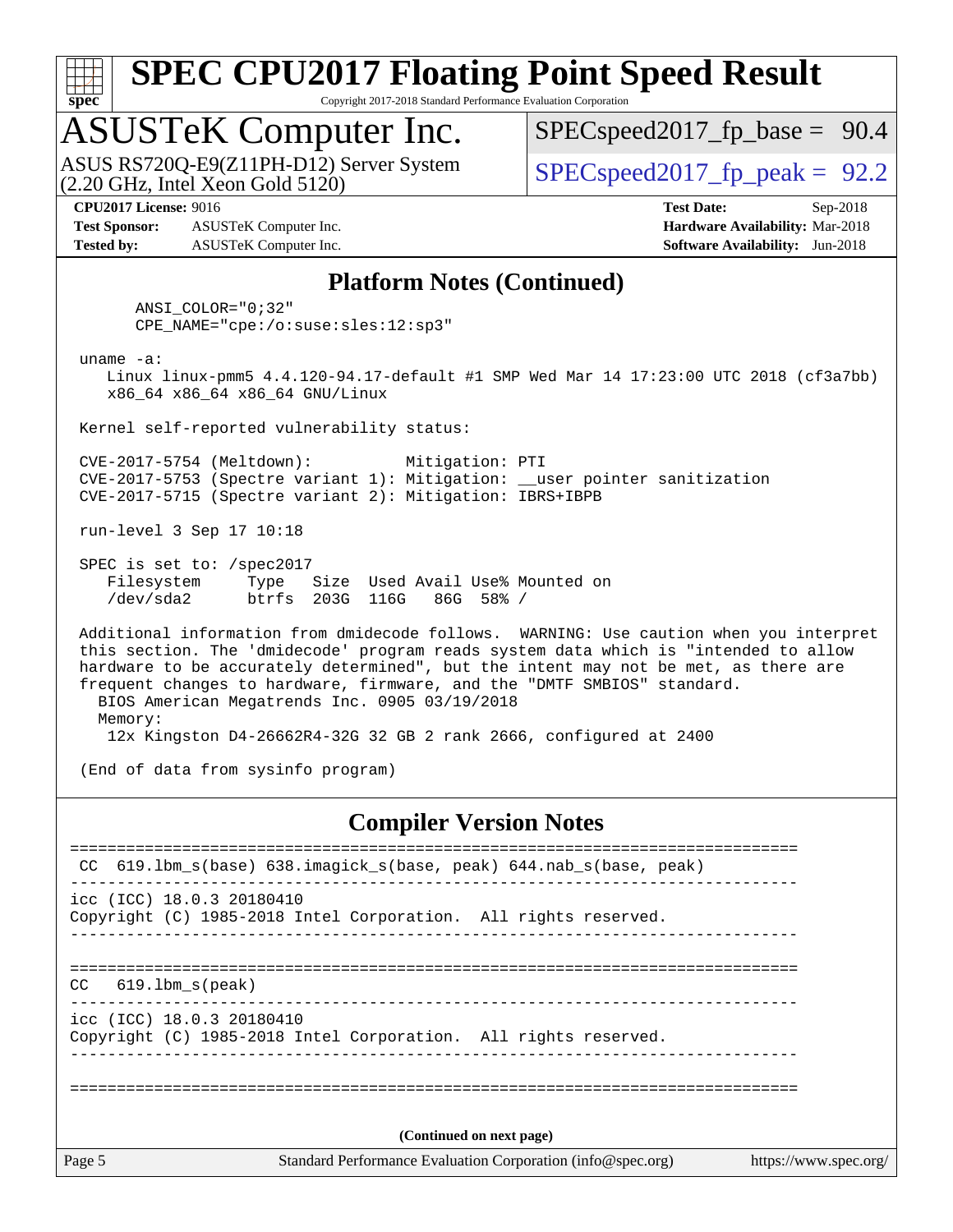

Copyright 2017-2018 Standard Performance Evaluation Corporation

### ASUSTeK Computer Inc.

ASUS RS720Q-E9(Z11PH-D12) Server System  $(2.20 \text{ GHz}, \text{ Intel Xeon Gold } 5120)$ 

[SPECspeed2017\\_fp\\_base =](http://www.spec.org/auto/cpu2017/Docs/result-fields.html#SPECspeed2017fpbase) 90.4

**[Test Sponsor:](http://www.spec.org/auto/cpu2017/Docs/result-fields.html#TestSponsor)** ASUSTeK Computer Inc. **[Hardware Availability:](http://www.spec.org/auto/cpu2017/Docs/result-fields.html#HardwareAvailability)** Mar-2018 **[Tested by:](http://www.spec.org/auto/cpu2017/Docs/result-fields.html#Testedby)** ASUSTeK Computer Inc. **[Software Availability:](http://www.spec.org/auto/cpu2017/Docs/result-fields.html#SoftwareAvailability)** Jun-2018

**[CPU2017 License:](http://www.spec.org/auto/cpu2017/Docs/result-fields.html#CPU2017License)** 9016 **[Test Date:](http://www.spec.org/auto/cpu2017/Docs/result-fields.html#TestDate)** Sep-2018

#### **[Compiler Version Notes \(Continued\)](http://www.spec.org/auto/cpu2017/Docs/result-fields.html#CompilerVersionNotes)**

| FC 607.cactuBSSN_s(base)                                                                                                      |                           |                                       |
|-------------------------------------------------------------------------------------------------------------------------------|---------------------------|---------------------------------------|
| icpc (ICC) 18.0.3 20180410<br>Copyright (C) 1985-2018 Intel Corporation. All rights reserved.<br>icc (ICC) 18.0.3 20180410    |                           |                                       |
| Copyright (C) 1985-2018 Intel Corporation.<br>ifort (IFORT) 18.0.3 20180410                                                   |                           | All rights reserved.                  |
| Copyright (C) 1985-2018 Intel Corporation. All rights reserved.                                                               | _________________________ |                                       |
|                                                                                                                               |                           |                                       |
| 607.cactuBSSN_s(peak)<br>FC                                                                                                   |                           |                                       |
| icpc (ICC) 18.0.3 20180410<br>Copyright (C) 1985-2018 Intel Corporation. All rights reserved.<br>icc (ICC) 18.0.3 20180410    |                           |                                       |
| Copyright (C) 1985-2018 Intel Corporation. All rights reserved.<br>ifort (IFORT) 18.0.3 20180410                              |                           |                                       |
| Copyright (C) 1985-2018 Intel Corporation. All rights reserved.                                                               |                           |                                       |
|                                                                                                                               |                           |                                       |
| FC 603.bwaves_s(base) 649.fotonik3d_s(base) 654.roms_s(base)                                                                  |                           | _____________________________________ |
| ifort (IFORT) 18.0.3 20180410<br>Copyright (C) 1985-2018 Intel Corporation. All rights reserved.                              |                           |                                       |
|                                                                                                                               |                           |                                       |
| FC 603.bwaves_s(peak) 649.fotonik3d_s(peak) 654.roms_s(peak)                                                                  |                           |                                       |
| ifort (IFORT) 18.0.3 20180410<br>Copyright (C) 1985-2018 Intel Corporation. All rights reserved.                              |                           |                                       |
|                                                                                                                               |                           |                                       |
| $CC$ 621.wrf_s(base) 627.cam4_s(base, peak) 628.pop2_s(base)                                                                  |                           |                                       |
| ifort (IFORT) 18.0.3 20180410<br>Copyright (C) 1985-2018 Intel Corporation. All rights reserved.<br>icc (ICC) 18.0.3 20180410 |                           |                                       |
| Copyright (C) 1985-2018 Intel Corporation. All rights reserved.                                                               |                           |                                       |
|                                                                                                                               |                           |                                       |
| $621.wrf_s(peak)$ $628.pop2_s(peak)$<br>CC                                                                                    |                           |                                       |
|                                                                                                                               |                           |                                       |
|                                                                                                                               |                           | (Continued on next page)              |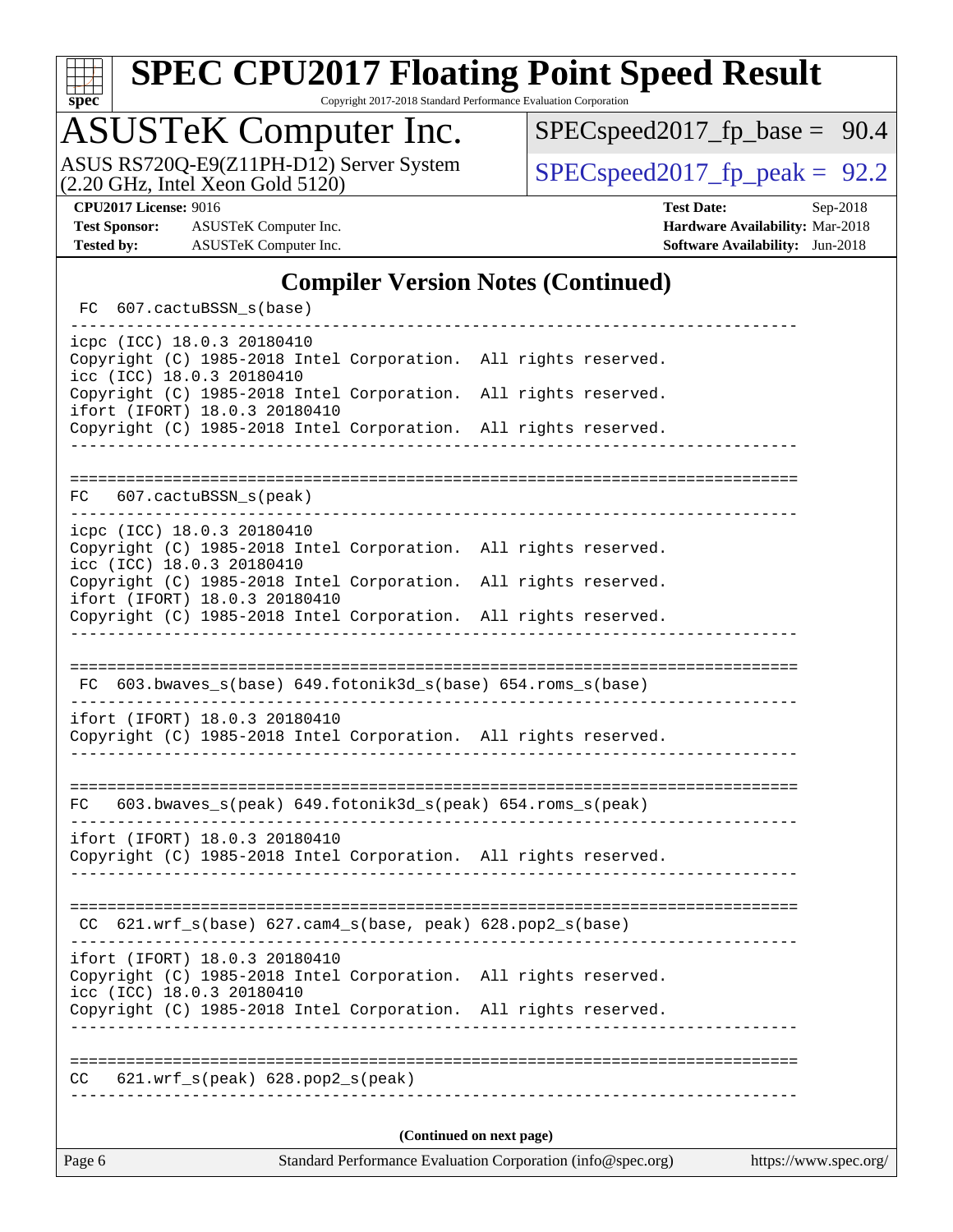

Copyright 2017-2018 Standard Performance Evaluation Corporation

# ASUSTeK Computer Inc.<br>ASUS RS720Q-E9(Z11PH-D12) Server System

(2.20 GHz, Intel Xeon Gold 5120)

 $SPECspeed2017_fp\_base = 90.4$ 

 $SPECspeed2017_fp\_peak = 92.2$ 

**[Test Sponsor:](http://www.spec.org/auto/cpu2017/Docs/result-fields.html#TestSponsor)** ASUSTeK Computer Inc. **[Hardware Availability:](http://www.spec.org/auto/cpu2017/Docs/result-fields.html#HardwareAvailability)** Mar-2018 **[Tested by:](http://www.spec.org/auto/cpu2017/Docs/result-fields.html#Testedby)** ASUSTeK Computer Inc. **[Software Availability:](http://www.spec.org/auto/cpu2017/Docs/result-fields.html#SoftwareAvailability)** Jun-2018

**[CPU2017 License:](http://www.spec.org/auto/cpu2017/Docs/result-fields.html#CPU2017License)** 9016 **[Test Date:](http://www.spec.org/auto/cpu2017/Docs/result-fields.html#TestDate)** Sep-2018

#### **[Compiler Version Notes \(Continued\)](http://www.spec.org/auto/cpu2017/Docs/result-fields.html#CompilerVersionNotes)**

ifort (IFORT) 18.0.3 20180410 Copyright (C) 1985-2018 Intel Corporation. All rights reserved. icc (ICC) 18.0.3 20180410 Copyright (C) 1985-2018 Intel Corporation. All rights reserved. ------------------------------------------------------------------------------

#### **[Base Compiler Invocation](http://www.spec.org/auto/cpu2017/Docs/result-fields.html#BaseCompilerInvocation)**

[C benchmarks](http://www.spec.org/auto/cpu2017/Docs/result-fields.html#Cbenchmarks): [icc -m64 -std=c11](http://www.spec.org/cpu2017/results/res2018q4/cpu2017-20181015-09159.flags.html#user_CCbase_intel_icc_64bit_c11_33ee0cdaae7deeeab2a9725423ba97205ce30f63b9926c2519791662299b76a0318f32ddfffdc46587804de3178b4f9328c46fa7c2b0cd779d7a61945c91cd35)

[Fortran benchmarks](http://www.spec.org/auto/cpu2017/Docs/result-fields.html#Fortranbenchmarks): [ifort -m64](http://www.spec.org/cpu2017/results/res2018q4/cpu2017-20181015-09159.flags.html#user_FCbase_intel_ifort_64bit_24f2bb282fbaeffd6157abe4f878425411749daecae9a33200eee2bee2fe76f3b89351d69a8130dd5949958ce389cf37ff59a95e7a40d588e8d3a57e0c3fd751)

[Benchmarks using both Fortran and C](http://www.spec.org/auto/cpu2017/Docs/result-fields.html#BenchmarksusingbothFortranandC): [ifort -m64](http://www.spec.org/cpu2017/results/res2018q4/cpu2017-20181015-09159.flags.html#user_CC_FCbase_intel_ifort_64bit_24f2bb282fbaeffd6157abe4f878425411749daecae9a33200eee2bee2fe76f3b89351d69a8130dd5949958ce389cf37ff59a95e7a40d588e8d3a57e0c3fd751) [icc -m64 -std=c11](http://www.spec.org/cpu2017/results/res2018q4/cpu2017-20181015-09159.flags.html#user_CC_FCbase_intel_icc_64bit_c11_33ee0cdaae7deeeab2a9725423ba97205ce30f63b9926c2519791662299b76a0318f32ddfffdc46587804de3178b4f9328c46fa7c2b0cd779d7a61945c91cd35)

[Benchmarks using Fortran, C, and C++:](http://www.spec.org/auto/cpu2017/Docs/result-fields.html#BenchmarksusingFortranCandCXX) [icpc -m64](http://www.spec.org/cpu2017/results/res2018q4/cpu2017-20181015-09159.flags.html#user_CC_CXX_FCbase_intel_icpc_64bit_4ecb2543ae3f1412ef961e0650ca070fec7b7afdcd6ed48761b84423119d1bf6bdf5cad15b44d48e7256388bc77273b966e5eb805aefd121eb22e9299b2ec9d9) [icc -m64 -std=c11](http://www.spec.org/cpu2017/results/res2018q4/cpu2017-20181015-09159.flags.html#user_CC_CXX_FCbase_intel_icc_64bit_c11_33ee0cdaae7deeeab2a9725423ba97205ce30f63b9926c2519791662299b76a0318f32ddfffdc46587804de3178b4f9328c46fa7c2b0cd779d7a61945c91cd35) [ifort -m64](http://www.spec.org/cpu2017/results/res2018q4/cpu2017-20181015-09159.flags.html#user_CC_CXX_FCbase_intel_ifort_64bit_24f2bb282fbaeffd6157abe4f878425411749daecae9a33200eee2bee2fe76f3b89351d69a8130dd5949958ce389cf37ff59a95e7a40d588e8d3a57e0c3fd751)

#### **[Base Portability Flags](http://www.spec.org/auto/cpu2017/Docs/result-fields.html#BasePortabilityFlags)**

 603.bwaves\_s: [-DSPEC\\_LP64](http://www.spec.org/cpu2017/results/res2018q4/cpu2017-20181015-09159.flags.html#suite_basePORTABILITY603_bwaves_s_DSPEC_LP64) 607.cactuBSSN\_s: [-DSPEC\\_LP64](http://www.spec.org/cpu2017/results/res2018q4/cpu2017-20181015-09159.flags.html#suite_basePORTABILITY607_cactuBSSN_s_DSPEC_LP64) 619.lbm\_s: [-DSPEC\\_LP64](http://www.spec.org/cpu2017/results/res2018q4/cpu2017-20181015-09159.flags.html#suite_basePORTABILITY619_lbm_s_DSPEC_LP64) 621.wrf\_s: [-DSPEC\\_LP64](http://www.spec.org/cpu2017/results/res2018q4/cpu2017-20181015-09159.flags.html#suite_basePORTABILITY621_wrf_s_DSPEC_LP64) [-DSPEC\\_CASE\\_FLAG](http://www.spec.org/cpu2017/results/res2018q4/cpu2017-20181015-09159.flags.html#b621.wrf_s_baseCPORTABILITY_DSPEC_CASE_FLAG) [-convert big\\_endian](http://www.spec.org/cpu2017/results/res2018q4/cpu2017-20181015-09159.flags.html#user_baseFPORTABILITY621_wrf_s_convert_big_endian_c3194028bc08c63ac5d04de18c48ce6d347e4e562e8892b8bdbdc0214820426deb8554edfa529a3fb25a586e65a3d812c835984020483e7e73212c4d31a38223) 627.cam4\_s: [-DSPEC\\_LP64](http://www.spec.org/cpu2017/results/res2018q4/cpu2017-20181015-09159.flags.html#suite_basePORTABILITY627_cam4_s_DSPEC_LP64) [-DSPEC\\_CASE\\_FLAG](http://www.spec.org/cpu2017/results/res2018q4/cpu2017-20181015-09159.flags.html#b627.cam4_s_baseCPORTABILITY_DSPEC_CASE_FLAG) 628.pop2\_s: [-DSPEC\\_LP64](http://www.spec.org/cpu2017/results/res2018q4/cpu2017-20181015-09159.flags.html#suite_basePORTABILITY628_pop2_s_DSPEC_LP64) [-DSPEC\\_CASE\\_FLAG](http://www.spec.org/cpu2017/results/res2018q4/cpu2017-20181015-09159.flags.html#b628.pop2_s_baseCPORTABILITY_DSPEC_CASE_FLAG) [-convert big\\_endian](http://www.spec.org/cpu2017/results/res2018q4/cpu2017-20181015-09159.flags.html#user_baseFPORTABILITY628_pop2_s_convert_big_endian_c3194028bc08c63ac5d04de18c48ce6d347e4e562e8892b8bdbdc0214820426deb8554edfa529a3fb25a586e65a3d812c835984020483e7e73212c4d31a38223) [-assume byterecl](http://www.spec.org/cpu2017/results/res2018q4/cpu2017-20181015-09159.flags.html#user_baseFPORTABILITY628_pop2_s_assume_byterecl_7e47d18b9513cf18525430bbf0f2177aa9bf368bc7a059c09b2c06a34b53bd3447c950d3f8d6c70e3faf3a05c8557d66a5798b567902e8849adc142926523472) 638.imagick\_s: [-DSPEC\\_LP64](http://www.spec.org/cpu2017/results/res2018q4/cpu2017-20181015-09159.flags.html#suite_basePORTABILITY638_imagick_s_DSPEC_LP64) 644.nab\_s: [-DSPEC\\_LP64](http://www.spec.org/cpu2017/results/res2018q4/cpu2017-20181015-09159.flags.html#suite_basePORTABILITY644_nab_s_DSPEC_LP64) 649.fotonik3d\_s: [-DSPEC\\_LP64](http://www.spec.org/cpu2017/results/res2018q4/cpu2017-20181015-09159.flags.html#suite_basePORTABILITY649_fotonik3d_s_DSPEC_LP64) 654.roms\_s: [-DSPEC\\_LP64](http://www.spec.org/cpu2017/results/res2018q4/cpu2017-20181015-09159.flags.html#suite_basePORTABILITY654_roms_s_DSPEC_LP64)

### **[Base Optimization Flags](http://www.spec.org/auto/cpu2017/Docs/result-fields.html#BaseOptimizationFlags)**

[C benchmarks](http://www.spec.org/auto/cpu2017/Docs/result-fields.html#Cbenchmarks):

[-xCORE-AVX2](http://www.spec.org/cpu2017/results/res2018q4/cpu2017-20181015-09159.flags.html#user_CCbase_f-xCORE-AVX2) [-ipo](http://www.spec.org/cpu2017/results/res2018q4/cpu2017-20181015-09159.flags.html#user_CCbase_f-ipo) [-O3](http://www.spec.org/cpu2017/results/res2018q4/cpu2017-20181015-09159.flags.html#user_CCbase_f-O3) [-no-prec-div](http://www.spec.org/cpu2017/results/res2018q4/cpu2017-20181015-09159.flags.html#user_CCbase_f-no-prec-div) [-qopt-prefetch](http://www.spec.org/cpu2017/results/res2018q4/cpu2017-20181015-09159.flags.html#user_CCbase_f-qopt-prefetch) [-ffinite-math-only](http://www.spec.org/cpu2017/results/res2018q4/cpu2017-20181015-09159.flags.html#user_CCbase_f_finite_math_only_cb91587bd2077682c4b38af759c288ed7c732db004271a9512da14a4f8007909a5f1427ecbf1a0fb78ff2a814402c6114ac565ca162485bbcae155b5e4258871) [-qopt-mem-layout-trans=3](http://www.spec.org/cpu2017/results/res2018q4/cpu2017-20181015-09159.flags.html#user_CCbase_f-qopt-mem-layout-trans_de80db37974c74b1f0e20d883f0b675c88c3b01e9d123adea9b28688d64333345fb62bc4a798493513fdb68f60282f9a726aa07f478b2f7113531aecce732043) [-qopenmp](http://www.spec.org/cpu2017/results/res2018q4/cpu2017-20181015-09159.flags.html#user_CCbase_qopenmp_16be0c44f24f464004c6784a7acb94aca937f053568ce72f94b139a11c7c168634a55f6653758ddd83bcf7b8463e8028bb0b48b77bcddc6b78d5d95bb1df2967) [-DSPEC\\_OPENMP](http://www.spec.org/cpu2017/results/res2018q4/cpu2017-20181015-09159.flags.html#suite_CCbase_DSPEC_OPENMP)

**(Continued on next page)**

Page 7 Standard Performance Evaluation Corporation [\(info@spec.org\)](mailto:info@spec.org) <https://www.spec.org/>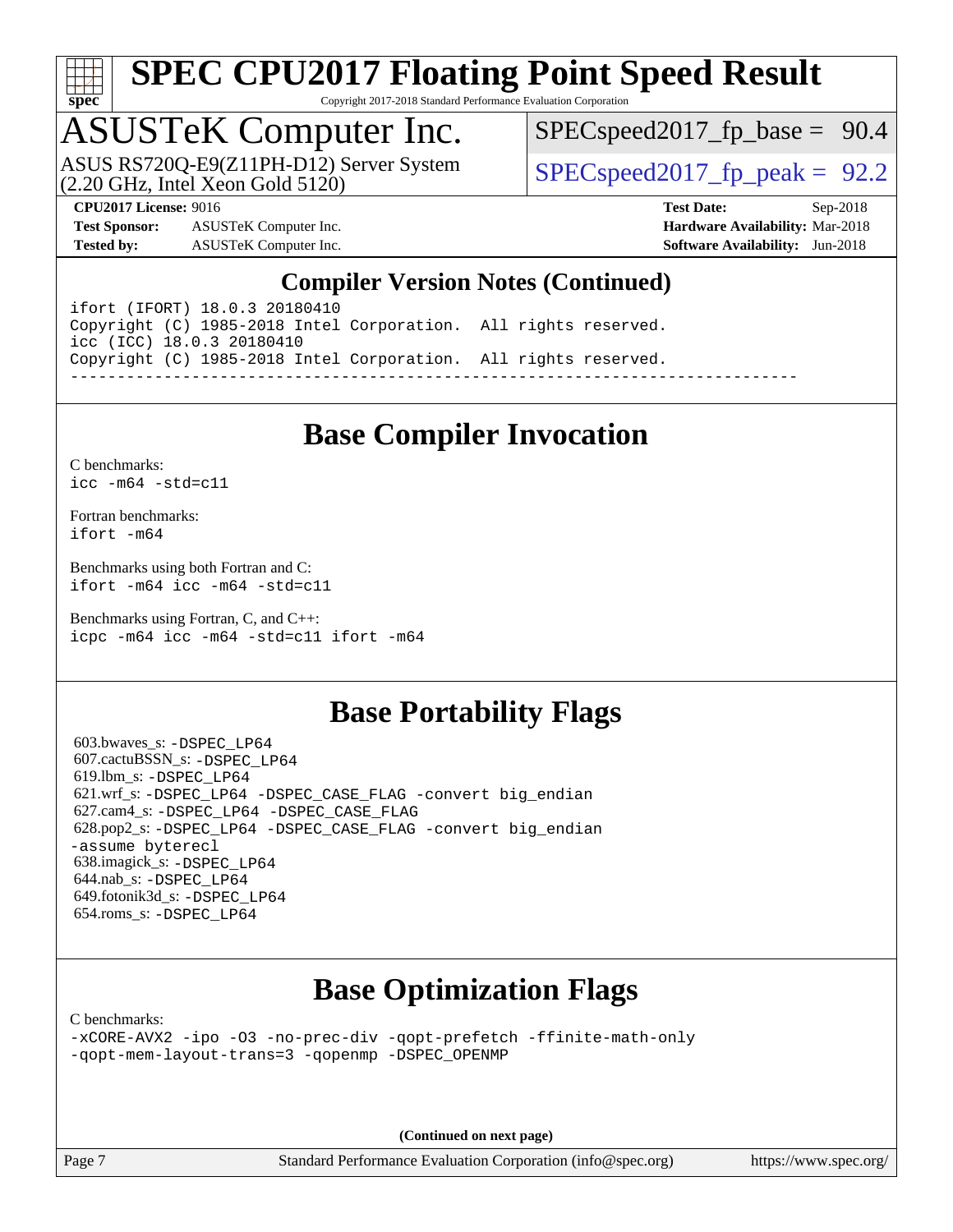

Copyright 2017-2018 Standard Performance Evaluation Corporation

# ASUSTeK Computer Inc.<br>ASUS RS720Q-E9(Z11PH-D12) Server System

(2.20 GHz, Intel Xeon Gold 5120)

 $SPECspeed2017_fp\_base = 90.4$ 

 $SPECspeed2017_fp\_peak = 92.2$ 

**[Test Sponsor:](http://www.spec.org/auto/cpu2017/Docs/result-fields.html#TestSponsor)** ASUSTeK Computer Inc. **[Hardware Availability:](http://www.spec.org/auto/cpu2017/Docs/result-fields.html#HardwareAvailability)** Mar-2018 **[Tested by:](http://www.spec.org/auto/cpu2017/Docs/result-fields.html#Testedby)** ASUSTeK Computer Inc. **[Software Availability:](http://www.spec.org/auto/cpu2017/Docs/result-fields.html#SoftwareAvailability)** Jun-2018

**[CPU2017 License:](http://www.spec.org/auto/cpu2017/Docs/result-fields.html#CPU2017License)** 9016 **[Test Date:](http://www.spec.org/auto/cpu2017/Docs/result-fields.html#TestDate)** Sep-2018

### **[Base Optimization Flags \(Continued\)](http://www.spec.org/auto/cpu2017/Docs/result-fields.html#BaseOptimizationFlags)**

[Fortran benchmarks](http://www.spec.org/auto/cpu2017/Docs/result-fields.html#Fortranbenchmarks):

[-DSPEC\\_OPENMP](http://www.spec.org/cpu2017/results/res2018q4/cpu2017-20181015-09159.flags.html#suite_FCbase_DSPEC_OPENMP) [-xCORE-AVX2](http://www.spec.org/cpu2017/results/res2018q4/cpu2017-20181015-09159.flags.html#user_FCbase_f-xCORE-AVX2) [-ipo](http://www.spec.org/cpu2017/results/res2018q4/cpu2017-20181015-09159.flags.html#user_FCbase_f-ipo) [-O3](http://www.spec.org/cpu2017/results/res2018q4/cpu2017-20181015-09159.flags.html#user_FCbase_f-O3) [-no-prec-div](http://www.spec.org/cpu2017/results/res2018q4/cpu2017-20181015-09159.flags.html#user_FCbase_f-no-prec-div) [-qopt-prefetch](http://www.spec.org/cpu2017/results/res2018q4/cpu2017-20181015-09159.flags.html#user_FCbase_f-qopt-prefetch) [-ffinite-math-only](http://www.spec.org/cpu2017/results/res2018q4/cpu2017-20181015-09159.flags.html#user_FCbase_f_finite_math_only_cb91587bd2077682c4b38af759c288ed7c732db004271a9512da14a4f8007909a5f1427ecbf1a0fb78ff2a814402c6114ac565ca162485bbcae155b5e4258871) [-qopt-mem-layout-trans=3](http://www.spec.org/cpu2017/results/res2018q4/cpu2017-20181015-09159.flags.html#user_FCbase_f-qopt-mem-layout-trans_de80db37974c74b1f0e20d883f0b675c88c3b01e9d123adea9b28688d64333345fb62bc4a798493513fdb68f60282f9a726aa07f478b2f7113531aecce732043) [-qopenmp](http://www.spec.org/cpu2017/results/res2018q4/cpu2017-20181015-09159.flags.html#user_FCbase_qopenmp_16be0c44f24f464004c6784a7acb94aca937f053568ce72f94b139a11c7c168634a55f6653758ddd83bcf7b8463e8028bb0b48b77bcddc6b78d5d95bb1df2967) [-nostandard-realloc-lhs](http://www.spec.org/cpu2017/results/res2018q4/cpu2017-20181015-09159.flags.html#user_FCbase_f_2003_std_realloc_82b4557e90729c0f113870c07e44d33d6f5a304b4f63d4c15d2d0f1fab99f5daaed73bdb9275d9ae411527f28b936061aa8b9c8f2d63842963b95c9dd6426b8a) [-align array32byte](http://www.spec.org/cpu2017/results/res2018q4/cpu2017-20181015-09159.flags.html#user_FCbase_align_array32byte_b982fe038af199962ba9a80c053b8342c548c85b40b8e86eb3cc33dee0d7986a4af373ac2d51c3f7cf710a18d62fdce2948f201cd044323541f22fc0fffc51b6)

[Benchmarks using both Fortran and C](http://www.spec.org/auto/cpu2017/Docs/result-fields.html#BenchmarksusingbothFortranandC):

```
-xCORE-AVX2 -ipo -O3 -no-prec-div -qopt-prefetch -ffinite-math-only
-qopt-mem-layout-trans=3 -qopenmp -DSPEC_OPENMP
-nostandard-realloc-lhs -align array32byte
```
[Benchmarks using Fortran, C, and C++:](http://www.spec.org/auto/cpu2017/Docs/result-fields.html#BenchmarksusingFortranCandCXX)

[-xCORE-AVX2](http://www.spec.org/cpu2017/results/res2018q4/cpu2017-20181015-09159.flags.html#user_CC_CXX_FCbase_f-xCORE-AVX2) [-ipo](http://www.spec.org/cpu2017/results/res2018q4/cpu2017-20181015-09159.flags.html#user_CC_CXX_FCbase_f-ipo) [-O3](http://www.spec.org/cpu2017/results/res2018q4/cpu2017-20181015-09159.flags.html#user_CC_CXX_FCbase_f-O3) [-no-prec-div](http://www.spec.org/cpu2017/results/res2018q4/cpu2017-20181015-09159.flags.html#user_CC_CXX_FCbase_f-no-prec-div) [-qopt-prefetch](http://www.spec.org/cpu2017/results/res2018q4/cpu2017-20181015-09159.flags.html#user_CC_CXX_FCbase_f-qopt-prefetch) [-ffinite-math-only](http://www.spec.org/cpu2017/results/res2018q4/cpu2017-20181015-09159.flags.html#user_CC_CXX_FCbase_f_finite_math_only_cb91587bd2077682c4b38af759c288ed7c732db004271a9512da14a4f8007909a5f1427ecbf1a0fb78ff2a814402c6114ac565ca162485bbcae155b5e4258871) [-qopt-mem-layout-trans=3](http://www.spec.org/cpu2017/results/res2018q4/cpu2017-20181015-09159.flags.html#user_CC_CXX_FCbase_f-qopt-mem-layout-trans_de80db37974c74b1f0e20d883f0b675c88c3b01e9d123adea9b28688d64333345fb62bc4a798493513fdb68f60282f9a726aa07f478b2f7113531aecce732043) [-qopenmp](http://www.spec.org/cpu2017/results/res2018q4/cpu2017-20181015-09159.flags.html#user_CC_CXX_FCbase_qopenmp_16be0c44f24f464004c6784a7acb94aca937f053568ce72f94b139a11c7c168634a55f6653758ddd83bcf7b8463e8028bb0b48b77bcddc6b78d5d95bb1df2967) [-DSPEC\\_OPENMP](http://www.spec.org/cpu2017/results/res2018q4/cpu2017-20181015-09159.flags.html#suite_CC_CXX_FCbase_DSPEC_OPENMP) [-nostandard-realloc-lhs](http://www.spec.org/cpu2017/results/res2018q4/cpu2017-20181015-09159.flags.html#user_CC_CXX_FCbase_f_2003_std_realloc_82b4557e90729c0f113870c07e44d33d6f5a304b4f63d4c15d2d0f1fab99f5daaed73bdb9275d9ae411527f28b936061aa8b9c8f2d63842963b95c9dd6426b8a) [-align array32byte](http://www.spec.org/cpu2017/results/res2018q4/cpu2017-20181015-09159.flags.html#user_CC_CXX_FCbase_align_array32byte_b982fe038af199962ba9a80c053b8342c548c85b40b8e86eb3cc33dee0d7986a4af373ac2d51c3f7cf710a18d62fdce2948f201cd044323541f22fc0fffc51b6)

#### **[Peak Compiler Invocation](http://www.spec.org/auto/cpu2017/Docs/result-fields.html#PeakCompilerInvocation)**

[C benchmarks](http://www.spec.org/auto/cpu2017/Docs/result-fields.html#Cbenchmarks):  $\text{icc}$  -m64 -std=c11

[Fortran benchmarks](http://www.spec.org/auto/cpu2017/Docs/result-fields.html#Fortranbenchmarks): [ifort -m64](http://www.spec.org/cpu2017/results/res2018q4/cpu2017-20181015-09159.flags.html#user_FCpeak_intel_ifort_64bit_24f2bb282fbaeffd6157abe4f878425411749daecae9a33200eee2bee2fe76f3b89351d69a8130dd5949958ce389cf37ff59a95e7a40d588e8d3a57e0c3fd751)

[Benchmarks using both Fortran and C](http://www.spec.org/auto/cpu2017/Docs/result-fields.html#BenchmarksusingbothFortranandC): [ifort -m64](http://www.spec.org/cpu2017/results/res2018q4/cpu2017-20181015-09159.flags.html#user_CC_FCpeak_intel_ifort_64bit_24f2bb282fbaeffd6157abe4f878425411749daecae9a33200eee2bee2fe76f3b89351d69a8130dd5949958ce389cf37ff59a95e7a40d588e8d3a57e0c3fd751) [icc -m64 -std=c11](http://www.spec.org/cpu2017/results/res2018q4/cpu2017-20181015-09159.flags.html#user_CC_FCpeak_intel_icc_64bit_c11_33ee0cdaae7deeeab2a9725423ba97205ce30f63b9926c2519791662299b76a0318f32ddfffdc46587804de3178b4f9328c46fa7c2b0cd779d7a61945c91cd35)

[Benchmarks using Fortran, C, and C++:](http://www.spec.org/auto/cpu2017/Docs/result-fields.html#BenchmarksusingFortranCandCXX) [icpc -m64](http://www.spec.org/cpu2017/results/res2018q4/cpu2017-20181015-09159.flags.html#user_CC_CXX_FCpeak_intel_icpc_64bit_4ecb2543ae3f1412ef961e0650ca070fec7b7afdcd6ed48761b84423119d1bf6bdf5cad15b44d48e7256388bc77273b966e5eb805aefd121eb22e9299b2ec9d9) [icc -m64 -std=c11](http://www.spec.org/cpu2017/results/res2018q4/cpu2017-20181015-09159.flags.html#user_CC_CXX_FCpeak_intel_icc_64bit_c11_33ee0cdaae7deeeab2a9725423ba97205ce30f63b9926c2519791662299b76a0318f32ddfffdc46587804de3178b4f9328c46fa7c2b0cd779d7a61945c91cd35) [ifort -m64](http://www.spec.org/cpu2017/results/res2018q4/cpu2017-20181015-09159.flags.html#user_CC_CXX_FCpeak_intel_ifort_64bit_24f2bb282fbaeffd6157abe4f878425411749daecae9a33200eee2bee2fe76f3b89351d69a8130dd5949958ce389cf37ff59a95e7a40d588e8d3a57e0c3fd751)

#### **[Peak Portability Flags](http://www.spec.org/auto/cpu2017/Docs/result-fields.html#PeakPortabilityFlags)**

Same as Base Portability Flags

### **[Peak Optimization Flags](http://www.spec.org/auto/cpu2017/Docs/result-fields.html#PeakOptimizationFlags)**

[C benchmarks](http://www.spec.org/auto/cpu2017/Docs/result-fields.html#Cbenchmarks):

 619.lbm\_s: [-prof-gen](http://www.spec.org/cpu2017/results/res2018q4/cpu2017-20181015-09159.flags.html#user_peakPASS1_CFLAGSPASS1_LDFLAGS619_lbm_s_prof_gen_5aa4926d6013ddb2a31985c654b3eb18169fc0c6952a63635c234f711e6e63dd76e94ad52365559451ec499a2cdb89e4dc58ba4c67ef54ca681ffbe1461d6b36)(pass 1) [-prof-use](http://www.spec.org/cpu2017/results/res2018q4/cpu2017-20181015-09159.flags.html#user_peakPASS2_CFLAGSPASS2_LDFLAGS619_lbm_s_prof_use_1a21ceae95f36a2b53c25747139a6c16ca95bd9def2a207b4f0849963b97e94f5260e30a0c64f4bb623698870e679ca08317ef8150905d41bd88c6f78df73f19)(pass 2) [-O2](http://www.spec.org/cpu2017/results/res2018q4/cpu2017-20181015-09159.flags.html#user_peakPASS1_COPTIMIZE619_lbm_s_f-O2) [-xCORE-AVX2](http://www.spec.org/cpu2017/results/res2018q4/cpu2017-20181015-09159.flags.html#user_peakPASS2_COPTIMIZE619_lbm_s_f-xCORE-AVX2) [-qopt-prefetch](http://www.spec.org/cpu2017/results/res2018q4/cpu2017-20181015-09159.flags.html#user_peakPASS1_COPTIMIZEPASS2_COPTIMIZE619_lbm_s_f-qopt-prefetch) [-ipo](http://www.spec.org/cpu2017/results/res2018q4/cpu2017-20181015-09159.flags.html#user_peakPASS2_COPTIMIZE619_lbm_s_f-ipo) [-O3](http://www.spec.org/cpu2017/results/res2018q4/cpu2017-20181015-09159.flags.html#user_peakPASS2_COPTIMIZE619_lbm_s_f-O3) [-ffinite-math-only](http://www.spec.org/cpu2017/results/res2018q4/cpu2017-20181015-09159.flags.html#user_peakPASS1_COPTIMIZEPASS2_COPTIMIZE619_lbm_s_f_finite_math_only_cb91587bd2077682c4b38af759c288ed7c732db004271a9512da14a4f8007909a5f1427ecbf1a0fb78ff2a814402c6114ac565ca162485bbcae155b5e4258871) [-no-prec-div](http://www.spec.org/cpu2017/results/res2018q4/cpu2017-20181015-09159.flags.html#user_peakPASS2_COPTIMIZE619_lbm_s_f-no-prec-div) [-qopt-mem-layout-trans=3](http://www.spec.org/cpu2017/results/res2018q4/cpu2017-20181015-09159.flags.html#user_peakPASS1_COPTIMIZEPASS2_COPTIMIZE619_lbm_s_f-qopt-mem-layout-trans_de80db37974c74b1f0e20d883f0b675c88c3b01e9d123adea9b28688d64333345fb62bc4a798493513fdb68f60282f9a726aa07f478b2f7113531aecce732043) [-DSPEC\\_SUPPRESS\\_OPENMP](http://www.spec.org/cpu2017/results/res2018q4/cpu2017-20181015-09159.flags.html#suite_peakPASS1_COPTIMIZE619_lbm_s_DSPEC_SUPPRESS_OPENMP) [-qopenmp](http://www.spec.org/cpu2017/results/res2018q4/cpu2017-20181015-09159.flags.html#user_peakPASS2_COPTIMIZE619_lbm_s_qopenmp_16be0c44f24f464004c6784a7acb94aca937f053568ce72f94b139a11c7c168634a55f6653758ddd83bcf7b8463e8028bb0b48b77bcddc6b78d5d95bb1df2967)

**(Continued on next page)**

Page 8 Standard Performance Evaluation Corporation [\(info@spec.org\)](mailto:info@spec.org) <https://www.spec.org/>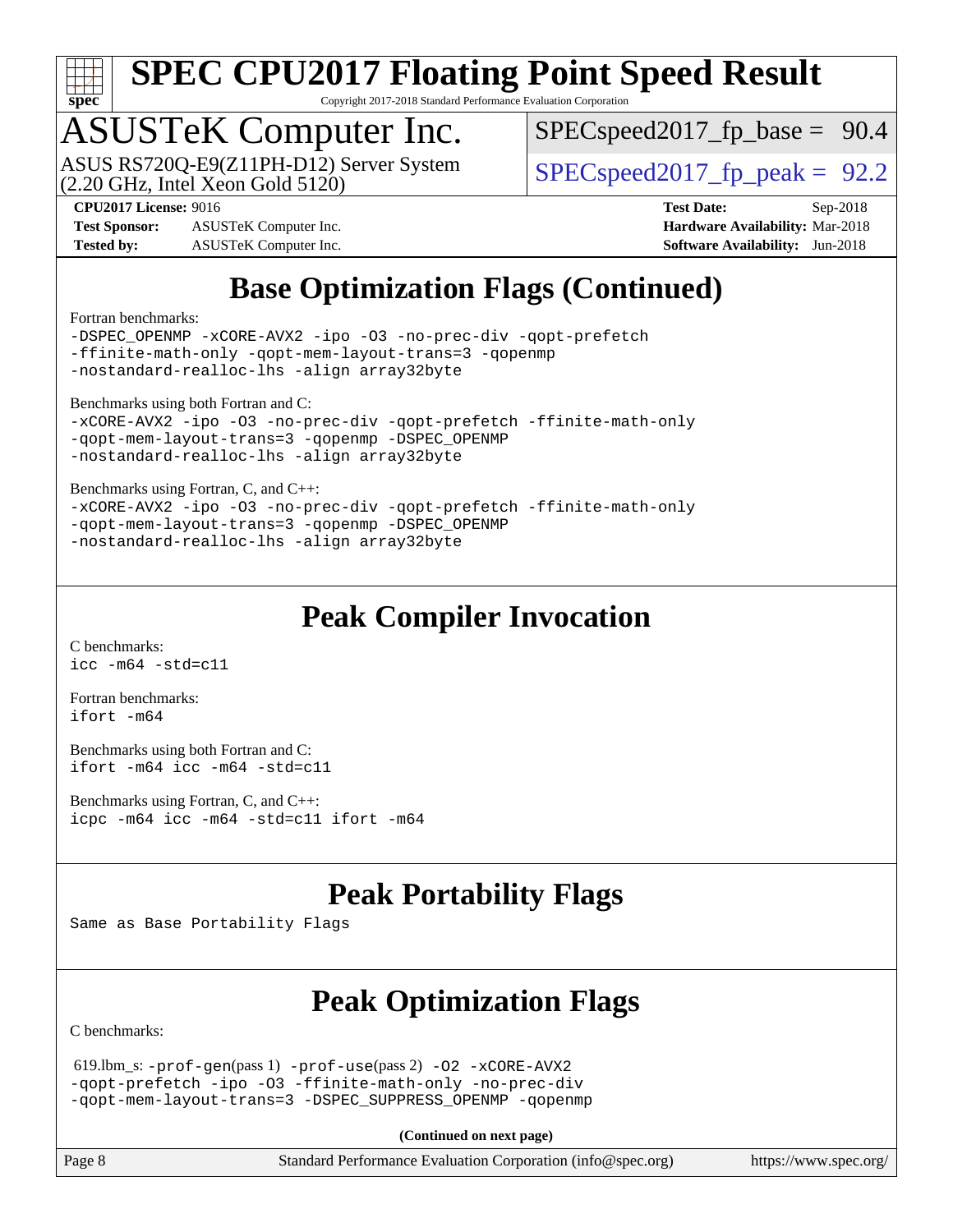

Copyright 2017-2018 Standard Performance Evaluation Corporation

# ASUSTeK Computer Inc.<br>ASUS RS720Q-E9(Z11PH-D12) Server System

 $(2.20 \text{ GHz}, \text{ Intel Xeon}$  Gold  $5120)$ 

 $SPECspeed2017_fp\_base = 90.4$ 

 $SPECspeed2017_fp\_peak = 92.2$ 

**[Test Sponsor:](http://www.spec.org/auto/cpu2017/Docs/result-fields.html#TestSponsor)** ASUSTeK Computer Inc. **[Hardware Availability:](http://www.spec.org/auto/cpu2017/Docs/result-fields.html#HardwareAvailability)** Mar-2018 **[Tested by:](http://www.spec.org/auto/cpu2017/Docs/result-fields.html#Testedby)** ASUSTeK Computer Inc. **[Software Availability:](http://www.spec.org/auto/cpu2017/Docs/result-fields.html#SoftwareAvailability)** Jun-2018

**[CPU2017 License:](http://www.spec.org/auto/cpu2017/Docs/result-fields.html#CPU2017License)** 9016 **[Test Date:](http://www.spec.org/auto/cpu2017/Docs/result-fields.html#TestDate)** Sep-2018

#### **[Peak Optimization Flags \(Continued\)](http://www.spec.org/auto/cpu2017/Docs/result-fields.html#PeakOptimizationFlags)**

 619.lbm\_s (continued): [-DSPEC\\_OPENMP](http://www.spec.org/cpu2017/results/res2018q4/cpu2017-20181015-09159.flags.html#suite_peakPASS2_COPTIMIZE619_lbm_s_DSPEC_OPENMP)

 638.imagick\_s: [-xCORE-AVX2](http://www.spec.org/cpu2017/results/res2018q4/cpu2017-20181015-09159.flags.html#user_peakCOPTIMIZE638_imagick_s_f-xCORE-AVX2) [-ipo](http://www.spec.org/cpu2017/results/res2018q4/cpu2017-20181015-09159.flags.html#user_peakCOPTIMIZE638_imagick_s_f-ipo) [-O3](http://www.spec.org/cpu2017/results/res2018q4/cpu2017-20181015-09159.flags.html#user_peakCOPTIMIZE638_imagick_s_f-O3) [-no-prec-div](http://www.spec.org/cpu2017/results/res2018q4/cpu2017-20181015-09159.flags.html#user_peakCOPTIMIZE638_imagick_s_f-no-prec-div) [-qopt-prefetch](http://www.spec.org/cpu2017/results/res2018q4/cpu2017-20181015-09159.flags.html#user_peakCOPTIMIZE638_imagick_s_f-qopt-prefetch) [-ffinite-math-only](http://www.spec.org/cpu2017/results/res2018q4/cpu2017-20181015-09159.flags.html#user_peakCOPTIMIZE638_imagick_s_f_finite_math_only_cb91587bd2077682c4b38af759c288ed7c732db004271a9512da14a4f8007909a5f1427ecbf1a0fb78ff2a814402c6114ac565ca162485bbcae155b5e4258871) [-qopt-mem-layout-trans=3](http://www.spec.org/cpu2017/results/res2018q4/cpu2017-20181015-09159.flags.html#user_peakCOPTIMIZE638_imagick_s_f-qopt-mem-layout-trans_de80db37974c74b1f0e20d883f0b675c88c3b01e9d123adea9b28688d64333345fb62bc4a798493513fdb68f60282f9a726aa07f478b2f7113531aecce732043) [-qopenmp](http://www.spec.org/cpu2017/results/res2018q4/cpu2017-20181015-09159.flags.html#user_peakCOPTIMIZE638_imagick_s_qopenmp_16be0c44f24f464004c6784a7acb94aca937f053568ce72f94b139a11c7c168634a55f6653758ddd83bcf7b8463e8028bb0b48b77bcddc6b78d5d95bb1df2967) [-DSPEC\\_OPENMP](http://www.spec.org/cpu2017/results/res2018q4/cpu2017-20181015-09159.flags.html#suite_peakCOPTIMIZE638_imagick_s_DSPEC_OPENMP)

644.nab\_s: Same as 638.imagick\_s

[Fortran benchmarks](http://www.spec.org/auto/cpu2017/Docs/result-fields.html#Fortranbenchmarks):

[-prof-gen](http://www.spec.org/cpu2017/results/res2018q4/cpu2017-20181015-09159.flags.html#user_FCpeak_prof_gen_5aa4926d6013ddb2a31985c654b3eb18169fc0c6952a63635c234f711e6e63dd76e94ad52365559451ec499a2cdb89e4dc58ba4c67ef54ca681ffbe1461d6b36)(pass 1) [-prof-use](http://www.spec.org/cpu2017/results/res2018q4/cpu2017-20181015-09159.flags.html#user_FCpeak_prof_use_1a21ceae95f36a2b53c25747139a6c16ca95bd9def2a207b4f0849963b97e94f5260e30a0c64f4bb623698870e679ca08317ef8150905d41bd88c6f78df73f19)(pass 2) [-DSPEC\\_SUPPRESS\\_OPENMP](http://www.spec.org/cpu2017/results/res2018q4/cpu2017-20181015-09159.flags.html#suite_FCpeak_DSPEC_SUPPRESS_OPENMP) [-DSPEC\\_OPENMP](http://www.spec.org/cpu2017/results/res2018q4/cpu2017-20181015-09159.flags.html#suite_FCpeak_DSPEC_OPENMP) [-O2](http://www.spec.org/cpu2017/results/res2018q4/cpu2017-20181015-09159.flags.html#user_FCpeak_f-O2) [-xCORE-AVX2](http://www.spec.org/cpu2017/results/res2018q4/cpu2017-20181015-09159.flags.html#user_FCpeak_f-xCORE-AVX2) [-qopt-prefetch](http://www.spec.org/cpu2017/results/res2018q4/cpu2017-20181015-09159.flags.html#user_FCpeak_f-qopt-prefetch) [-ipo](http://www.spec.org/cpu2017/results/res2018q4/cpu2017-20181015-09159.flags.html#user_FCpeak_f-ipo) [-O3](http://www.spec.org/cpu2017/results/res2018q4/cpu2017-20181015-09159.flags.html#user_FCpeak_f-O3) [-ffinite-math-only](http://www.spec.org/cpu2017/results/res2018q4/cpu2017-20181015-09159.flags.html#user_FCpeak_f_finite_math_only_cb91587bd2077682c4b38af759c288ed7c732db004271a9512da14a4f8007909a5f1427ecbf1a0fb78ff2a814402c6114ac565ca162485bbcae155b5e4258871) [-no-prec-div](http://www.spec.org/cpu2017/results/res2018q4/cpu2017-20181015-09159.flags.html#user_FCpeak_f-no-prec-div) [-qopt-mem-layout-trans=3](http://www.spec.org/cpu2017/results/res2018q4/cpu2017-20181015-09159.flags.html#user_FCpeak_f-qopt-mem-layout-trans_de80db37974c74b1f0e20d883f0b675c88c3b01e9d123adea9b28688d64333345fb62bc4a798493513fdb68f60282f9a726aa07f478b2f7113531aecce732043) [-qopenmp](http://www.spec.org/cpu2017/results/res2018q4/cpu2017-20181015-09159.flags.html#user_FCpeak_qopenmp_16be0c44f24f464004c6784a7acb94aca937f053568ce72f94b139a11c7c168634a55f6653758ddd83bcf7b8463e8028bb0b48b77bcddc6b78d5d95bb1df2967) [-nostandard-realloc-lhs](http://www.spec.org/cpu2017/results/res2018q4/cpu2017-20181015-09159.flags.html#user_FCpeak_f_2003_std_realloc_82b4557e90729c0f113870c07e44d33d6f5a304b4f63d4c15d2d0f1fab99f5daaed73bdb9275d9ae411527f28b936061aa8b9c8f2d63842963b95c9dd6426b8a) [-align array32byte](http://www.spec.org/cpu2017/results/res2018q4/cpu2017-20181015-09159.flags.html#user_FCpeak_align_array32byte_b982fe038af199962ba9a80c053b8342c548c85b40b8e86eb3cc33dee0d7986a4af373ac2d51c3f7cf710a18d62fdce2948f201cd044323541f22fc0fffc51b6)

[Benchmarks using both Fortran and C](http://www.spec.org/auto/cpu2017/Docs/result-fields.html#BenchmarksusingbothFortranandC):

 621.wrf\_s: [-prof-gen](http://www.spec.org/cpu2017/results/res2018q4/cpu2017-20181015-09159.flags.html#user_peakPASS1_CFLAGSPASS1_FFLAGSPASS1_LDFLAGS621_wrf_s_prof_gen_5aa4926d6013ddb2a31985c654b3eb18169fc0c6952a63635c234f711e6e63dd76e94ad52365559451ec499a2cdb89e4dc58ba4c67ef54ca681ffbe1461d6b36)(pass 1) [-prof-use](http://www.spec.org/cpu2017/results/res2018q4/cpu2017-20181015-09159.flags.html#user_peakPASS2_CFLAGSPASS2_FFLAGSPASS2_LDFLAGS621_wrf_s_prof_use_1a21ceae95f36a2b53c25747139a6c16ca95bd9def2a207b4f0849963b97e94f5260e30a0c64f4bb623698870e679ca08317ef8150905d41bd88c6f78df73f19)(pass 2) [-O2](http://www.spec.org/cpu2017/results/res2018q4/cpu2017-20181015-09159.flags.html#user_peakPASS1_COPTIMIZEPASS1_FOPTIMIZE621_wrf_s_f-O2) [-xCORE-AVX2](http://www.spec.org/cpu2017/results/res2018q4/cpu2017-20181015-09159.flags.html#user_peakPASS2_COPTIMIZEPASS2_FOPTIMIZE621_wrf_s_f-xCORE-AVX2) [-qopt-prefetch](http://www.spec.org/cpu2017/results/res2018q4/cpu2017-20181015-09159.flags.html#user_peakPASS1_COPTIMIZEPASS1_FOPTIMIZEPASS2_COPTIMIZEPASS2_FOPTIMIZE621_wrf_s_f-qopt-prefetch) [-ipo](http://www.spec.org/cpu2017/results/res2018q4/cpu2017-20181015-09159.flags.html#user_peakPASS2_COPTIMIZEPASS2_FOPTIMIZE621_wrf_s_f-ipo) [-O3](http://www.spec.org/cpu2017/results/res2018q4/cpu2017-20181015-09159.flags.html#user_peakPASS2_COPTIMIZEPASS2_FOPTIMIZE621_wrf_s_f-O3) [-ffinite-math-only](http://www.spec.org/cpu2017/results/res2018q4/cpu2017-20181015-09159.flags.html#user_peakPASS1_COPTIMIZEPASS1_FOPTIMIZEPASS2_COPTIMIZEPASS2_FOPTIMIZE621_wrf_s_f_finite_math_only_cb91587bd2077682c4b38af759c288ed7c732db004271a9512da14a4f8007909a5f1427ecbf1a0fb78ff2a814402c6114ac565ca162485bbcae155b5e4258871) [-no-prec-div](http://www.spec.org/cpu2017/results/res2018q4/cpu2017-20181015-09159.flags.html#user_peakPASS2_COPTIMIZEPASS2_FOPTIMIZE621_wrf_s_f-no-prec-div) [-qopt-mem-layout-trans=3](http://www.spec.org/cpu2017/results/res2018q4/cpu2017-20181015-09159.flags.html#user_peakPASS1_COPTIMIZEPASS1_FOPTIMIZEPASS2_COPTIMIZEPASS2_FOPTIMIZE621_wrf_s_f-qopt-mem-layout-trans_de80db37974c74b1f0e20d883f0b675c88c3b01e9d123adea9b28688d64333345fb62bc4a798493513fdb68f60282f9a726aa07f478b2f7113531aecce732043) [-DSPEC\\_SUPPRESS\\_OPENMP](http://www.spec.org/cpu2017/results/res2018q4/cpu2017-20181015-09159.flags.html#suite_peakPASS1_COPTIMIZEPASS1_FOPTIMIZE621_wrf_s_DSPEC_SUPPRESS_OPENMP) [-qopenmp](http://www.spec.org/cpu2017/results/res2018q4/cpu2017-20181015-09159.flags.html#user_peakPASS2_COPTIMIZEPASS2_FOPTIMIZE621_wrf_s_qopenmp_16be0c44f24f464004c6784a7acb94aca937f053568ce72f94b139a11c7c168634a55f6653758ddd83bcf7b8463e8028bb0b48b77bcddc6b78d5d95bb1df2967) [-DSPEC\\_OPENMP](http://www.spec.org/cpu2017/results/res2018q4/cpu2017-20181015-09159.flags.html#suite_peakPASS2_COPTIMIZEPASS2_FOPTIMIZE621_wrf_s_DSPEC_OPENMP) [-nostandard-realloc-lhs](http://www.spec.org/cpu2017/results/res2018q4/cpu2017-20181015-09159.flags.html#user_peakEXTRA_FOPTIMIZE621_wrf_s_f_2003_std_realloc_82b4557e90729c0f113870c07e44d33d6f5a304b4f63d4c15d2d0f1fab99f5daaed73bdb9275d9ae411527f28b936061aa8b9c8f2d63842963b95c9dd6426b8a) [-align array32byte](http://www.spec.org/cpu2017/results/res2018q4/cpu2017-20181015-09159.flags.html#user_peakEXTRA_FOPTIMIZE621_wrf_s_align_array32byte_b982fe038af199962ba9a80c053b8342c548c85b40b8e86eb3cc33dee0d7986a4af373ac2d51c3f7cf710a18d62fdce2948f201cd044323541f22fc0fffc51b6)

 627.cam4\_s: [-xCORE-AVX2](http://www.spec.org/cpu2017/results/res2018q4/cpu2017-20181015-09159.flags.html#user_peakCOPTIMIZEFOPTIMIZE627_cam4_s_f-xCORE-AVX2) [-ipo](http://www.spec.org/cpu2017/results/res2018q4/cpu2017-20181015-09159.flags.html#user_peakCOPTIMIZEFOPTIMIZE627_cam4_s_f-ipo) [-O3](http://www.spec.org/cpu2017/results/res2018q4/cpu2017-20181015-09159.flags.html#user_peakCOPTIMIZEFOPTIMIZE627_cam4_s_f-O3) [-no-prec-div](http://www.spec.org/cpu2017/results/res2018q4/cpu2017-20181015-09159.flags.html#user_peakCOPTIMIZEFOPTIMIZE627_cam4_s_f-no-prec-div) [-qopt-prefetch](http://www.spec.org/cpu2017/results/res2018q4/cpu2017-20181015-09159.flags.html#user_peakCOPTIMIZEFOPTIMIZE627_cam4_s_f-qopt-prefetch) [-ffinite-math-only](http://www.spec.org/cpu2017/results/res2018q4/cpu2017-20181015-09159.flags.html#user_peakCOPTIMIZEFOPTIMIZE627_cam4_s_f_finite_math_only_cb91587bd2077682c4b38af759c288ed7c732db004271a9512da14a4f8007909a5f1427ecbf1a0fb78ff2a814402c6114ac565ca162485bbcae155b5e4258871) [-qopt-mem-layout-trans=3](http://www.spec.org/cpu2017/results/res2018q4/cpu2017-20181015-09159.flags.html#user_peakCOPTIMIZEFOPTIMIZE627_cam4_s_f-qopt-mem-layout-trans_de80db37974c74b1f0e20d883f0b675c88c3b01e9d123adea9b28688d64333345fb62bc4a798493513fdb68f60282f9a726aa07f478b2f7113531aecce732043) [-qopenmp](http://www.spec.org/cpu2017/results/res2018q4/cpu2017-20181015-09159.flags.html#user_peakCOPTIMIZEFOPTIMIZE627_cam4_s_qopenmp_16be0c44f24f464004c6784a7acb94aca937f053568ce72f94b139a11c7c168634a55f6653758ddd83bcf7b8463e8028bb0b48b77bcddc6b78d5d95bb1df2967) [-DSPEC\\_OPENMP](http://www.spec.org/cpu2017/results/res2018q4/cpu2017-20181015-09159.flags.html#suite_peakCOPTIMIZEFOPTIMIZE627_cam4_s_DSPEC_OPENMP) [-nostandard-realloc-lhs](http://www.spec.org/cpu2017/results/res2018q4/cpu2017-20181015-09159.flags.html#user_peakEXTRA_FOPTIMIZE627_cam4_s_f_2003_std_realloc_82b4557e90729c0f113870c07e44d33d6f5a304b4f63d4c15d2d0f1fab99f5daaed73bdb9275d9ae411527f28b936061aa8b9c8f2d63842963b95c9dd6426b8a) [-align array32byte](http://www.spec.org/cpu2017/results/res2018q4/cpu2017-20181015-09159.flags.html#user_peakEXTRA_FOPTIMIZE627_cam4_s_align_array32byte_b982fe038af199962ba9a80c053b8342c548c85b40b8e86eb3cc33dee0d7986a4af373ac2d51c3f7cf710a18d62fdce2948f201cd044323541f22fc0fffc51b6)

628.pop2\_s: Same as 621.wrf\_s

[Benchmarks using Fortran, C, and C++:](http://www.spec.org/auto/cpu2017/Docs/result-fields.html#BenchmarksusingFortranCandCXX) [-prof-gen](http://www.spec.org/cpu2017/results/res2018q4/cpu2017-20181015-09159.flags.html#user_CC_CXX_FCpeak_prof_gen_5aa4926d6013ddb2a31985c654b3eb18169fc0c6952a63635c234f711e6e63dd76e94ad52365559451ec499a2cdb89e4dc58ba4c67ef54ca681ffbe1461d6b36)(pass 1) [-prof-use](http://www.spec.org/cpu2017/results/res2018q4/cpu2017-20181015-09159.flags.html#user_CC_CXX_FCpeak_prof_use_1a21ceae95f36a2b53c25747139a6c16ca95bd9def2a207b4f0849963b97e94f5260e30a0c64f4bb623698870e679ca08317ef8150905d41bd88c6f78df73f19)(pass 2) [-O2](http://www.spec.org/cpu2017/results/res2018q4/cpu2017-20181015-09159.flags.html#user_CC_CXX_FCpeak_f-O2) [-xCORE-AVX2](http://www.spec.org/cpu2017/results/res2018q4/cpu2017-20181015-09159.flags.html#user_CC_CXX_FCpeak_f-xCORE-AVX2) [-qopt-prefetch](http://www.spec.org/cpu2017/results/res2018q4/cpu2017-20181015-09159.flags.html#user_CC_CXX_FCpeak_f-qopt-prefetch) [-ipo](http://www.spec.org/cpu2017/results/res2018q4/cpu2017-20181015-09159.flags.html#user_CC_CXX_FCpeak_f-ipo) [-O3](http://www.spec.org/cpu2017/results/res2018q4/cpu2017-20181015-09159.flags.html#user_CC_CXX_FCpeak_f-O3) [-ffinite-math-only](http://www.spec.org/cpu2017/results/res2018q4/cpu2017-20181015-09159.flags.html#user_CC_CXX_FCpeak_f_finite_math_only_cb91587bd2077682c4b38af759c288ed7c732db004271a9512da14a4f8007909a5f1427ecbf1a0fb78ff2a814402c6114ac565ca162485bbcae155b5e4258871) [-no-prec-div](http://www.spec.org/cpu2017/results/res2018q4/cpu2017-20181015-09159.flags.html#user_CC_CXX_FCpeak_f-no-prec-div) [-qopt-mem-layout-trans=3](http://www.spec.org/cpu2017/results/res2018q4/cpu2017-20181015-09159.flags.html#user_CC_CXX_FCpeak_f-qopt-mem-layout-trans_de80db37974c74b1f0e20d883f0b675c88c3b01e9d123adea9b28688d64333345fb62bc4a798493513fdb68f60282f9a726aa07f478b2f7113531aecce732043) [-DSPEC\\_SUPPRESS\\_OPENMP](http://www.spec.org/cpu2017/results/res2018q4/cpu2017-20181015-09159.flags.html#suite_CC_CXX_FCpeak_DSPEC_SUPPRESS_OPENMP) [-qopenmp](http://www.spec.org/cpu2017/results/res2018q4/cpu2017-20181015-09159.flags.html#user_CC_CXX_FCpeak_qopenmp_16be0c44f24f464004c6784a7acb94aca937f053568ce72f94b139a11c7c168634a55f6653758ddd83bcf7b8463e8028bb0b48b77bcddc6b78d5d95bb1df2967) [-DSPEC\\_OPENMP](http://www.spec.org/cpu2017/results/res2018q4/cpu2017-20181015-09159.flags.html#suite_CC_CXX_FCpeak_DSPEC_OPENMP) [-nostandard-realloc-lhs](http://www.spec.org/cpu2017/results/res2018q4/cpu2017-20181015-09159.flags.html#user_CC_CXX_FCpeak_f_2003_std_realloc_82b4557e90729c0f113870c07e44d33d6f5a304b4f63d4c15d2d0f1fab99f5daaed73bdb9275d9ae411527f28b936061aa8b9c8f2d63842963b95c9dd6426b8a) [-align array32byte](http://www.spec.org/cpu2017/results/res2018q4/cpu2017-20181015-09159.flags.html#user_CC_CXX_FCpeak_align_array32byte_b982fe038af199962ba9a80c053b8342c548c85b40b8e86eb3cc33dee0d7986a4af373ac2d51c3f7cf710a18d62fdce2948f201cd044323541f22fc0fffc51b6)

The flags files that were used to format this result can be browsed at <http://www.spec.org/cpu2017/flags/ASUSTekPlatform-Settings-z11-V2.0-revD.html> <http://www.spec.org/cpu2017/flags/Intel-ic18.0-official-linux64.2017-12-21.html>

You can also download the XML flags sources by saving the following links: <http://www.spec.org/cpu2017/flags/ASUSTekPlatform-Settings-z11-V2.0-revD.xml> <http://www.spec.org/cpu2017/flags/Intel-ic18.0-official-linux64.2017-12-21.xml>